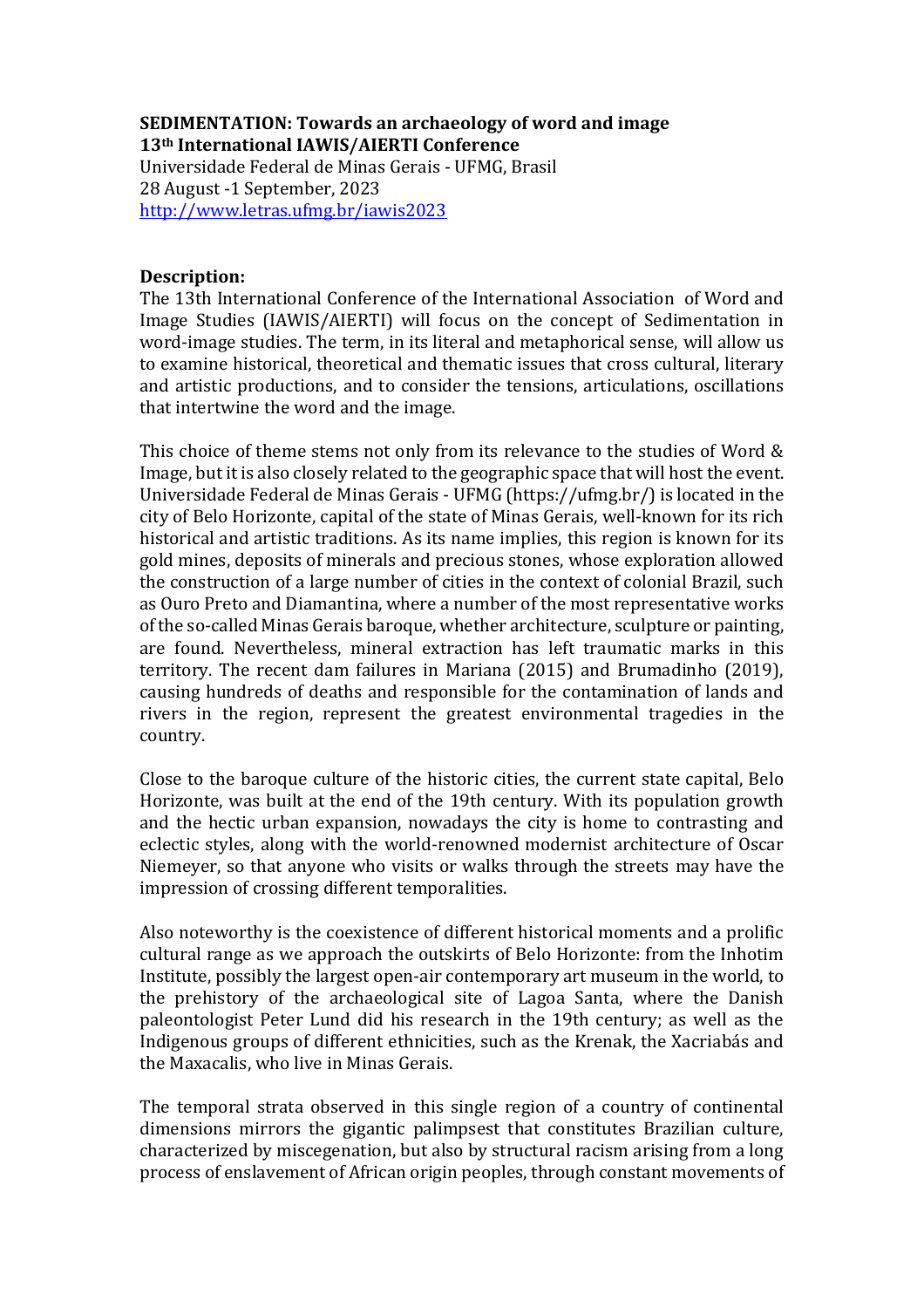"critical swallowing" (*deglutição* in Oswald de Andrade's words) of the past to bring out the new. This specific spatial framework, marked by its geological richness, a vector of modernization and destruction, seems apt to reflect on the idea of sedimentation in a broader way, as a dynamic process, ebb and flow, as the intertwining of eras, always from the perspective of word and image. In the current historical moment, when the notions of time and space are "telescoped", to use a term from Walter Benjamin, when ubiquity has become virtually possible, and when it becomes necessary to open its "compass in the dimension of planet", as suggested by Michel Butor, how do cultural, artistic and literary manifestations perceive and translate time in its impure and anachronistic dimension?

This initial inquiry indicates the following possible directions to be explored within the sessions:

- Word and image archaeology: from the ideogram to new technologies; from prehistory to the digital age; from *ut pictura poesis* to intermediality;
- Crossing space and time: transits between the Old and the New World; past and present travel narratives; utopias, heterotopias, dystopias;
- Palimpsests, residues, humus: representations and metaphors of excavation, of archive, and of memory;
- "Tupi, or not tupi that is the question" (O. de Andrade): critical swallowing, anthropophagy, appropriation, collage, miscegenation/hybridity;
- Ecocritical perspectives in word and image: intermedial ecocriticism; modernization and destruction of the natural landscape; relationships between species; ecofeminism;
- Decolonization of art, literature and word-image relations: decolonial criticism; Indigenous and Afro-descendant art and literature.

#### **Cultural Program:**

The conference will include cultural visits on the UFMG campus. Other recommended visits include:

- Archives of writers from Minas Gerais UFMG
- Espaço do Conhecimento (Multimedia space and planetary) UFMG
- Collection of Artists Books at the School of Fine Arts UFMG
- Inhotim Institute, open air museum
- Archeological Museum of Lagoa Santa
- Historical towns: Sabará, Ouro Preto, São João del Rei, Tiradentes
- Visit to the capital of Brazil: Brasília (DF)